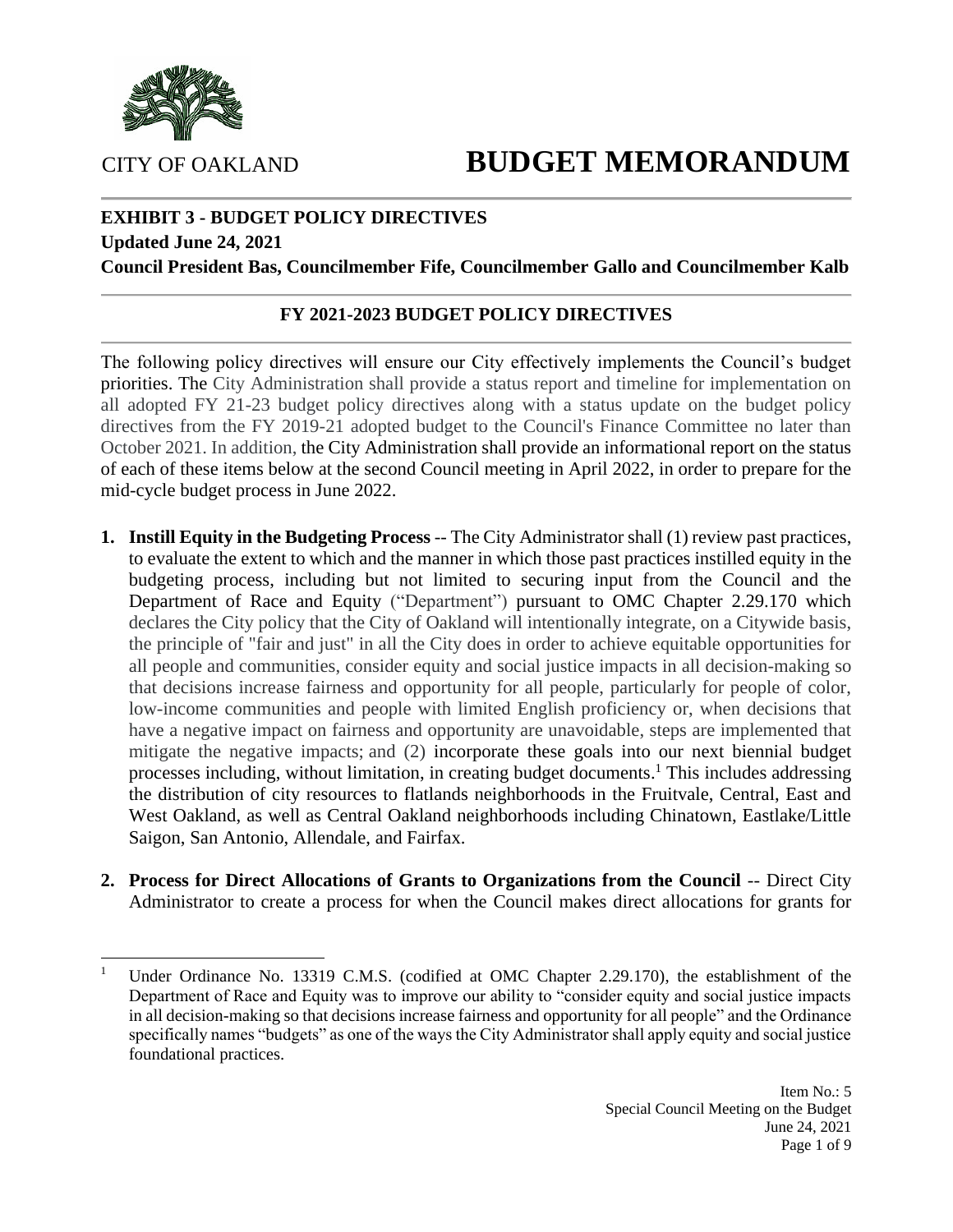Council consideration by April 2022. This process shall ensure alignment with Council priorities and evaluation for the allocation of future grant resources directly by Council.

# **AFFORDABLE HOUSING AND HOMELESSNESS SOLUTIONS**

- **3. Prioritize State, Federal and Other Funding for Preservation and Development of Affordable Housing and Homelessness Solutions** -- To the extent that additional federal and state funds become available for affordable housing and homelessness solutions, the City shall prioritize the following:
	- **Homekey** Acquisition and rehabilitation of buildings to be used to provide housing for Oakland's homeless population and those at risk of homelessness along with necessary services for those in need.
	- **Permanent Affordability Program** Replenish the Acquisition and Conversion to Affordable Housing (ACAH) Fund to \$12 Million to help with acquiring and rehabbing community land trust housing and limited equity coops as permanent affordable housing, as funding allows.
	- **Interim Housing Interventions**  Capital and Operating funds for creating interim housing interventions for our homeless residents in each council district, prioritizing use of public land, along with necessary services for those in need.
	- **Affordable Housing Construction NOFAs** Additional funding to leverage available tax credits and help finance new affordable housing.
	- **Keep Oakland Housed**  Additional funding for Homelessness Prevention services, including emergency rental assistance.
	- **Preservation of Naturally Occurring Affordable Housing** (NOAH) Assist affordable housing nonprofits to purchase older apartment building to create and preserve affordability for the units in these buildings, as funding permits.
	- **First-time Homebuyers Loan Assistance** Increase funds for our local mortgage assistance programs.
- **4. Prioritize State Funding for Development of Housing for Transitional Aged Youth (TAY)**  - In coordination with the Oakland Unified School District, direct City Administration to allocate at least \$5 million of state affordable housing funding for the development of the Career Technical Education Hub at 1025 2nd Avenue, Oakland, for TAY Housing, which is a partnership with the Oakland Unified School District and will house approximately 100-150 TAY in this safe and neutral location.<sup>2</sup>

<sup>&</sup>lt;sup>2</sup> Transition Aged Youth (TAY) are youth ages 16-24 who are in transition from adolescence to adulthood, youth transitioning out of foster care or juvenile detention facilities, youth who have run away from home or dropped out of school, and youth with disabilities. TAY in Oakland are disproportionately Black, brown and LGBTQ, and face a number of unique challenges related to education, employment, housing, and mental health. Each year, more than 350 Oakland students drop out / are pushed out of school. The numbers of unhoused TAY have dramatically increased since COVID -19.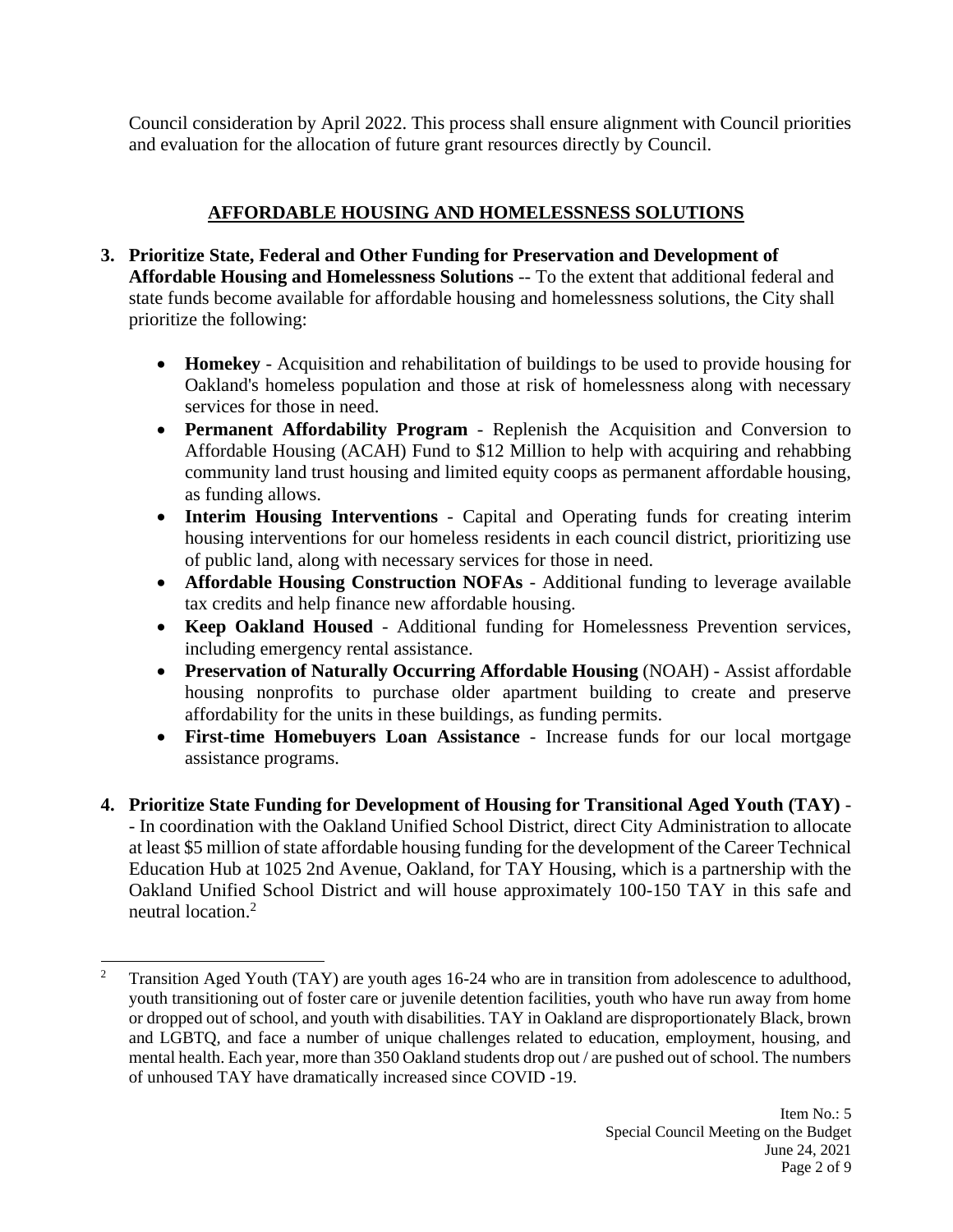- **5. Policy Changes to Increase the Impact and Feasibility of Occupied Acquisition-Rehab --** Direct City Administrator to fund and identify staff to streamline funding, project approval, contract compliance, and operations for acquiring unsubsidized affordable housing occupied by low and moderate-income residents and preserving it as permanently affordable housing. This includes working with the support of the City Attorney, the Oakland Preservation Collaborative, a network of nonprofit affordable housing providers, tenant advocates and community land trusts, to develop an appropriate definition for what is considered "minor" and "major" rehab for acquisition-rehab and other systems improvements.<sup>3</sup>
- **6. Rent Adjustment Program (RAP) and Rental Registry** -- Direct City Administrator to present a staff report and ordinance to the Council for consideration no later than May 2022 to create a rental registry. Secondly, the City Administrator shall complete an independent Master RAP fee analysis to determine the efficacy of a program fee increase by January 2023.
- **7. Establishment of the Homelessness and Encampment Management Response Task Force** -- Direct City Administrator to establish an interdepartmental task force, to develop comprehensive strategies, standardized operations, and services (including but not limited to established interventions providing outreach, human services, safety, sanitation, trash, traffic, infrastructure use, etc.) in response to the conditions of homelessness in the City rights of way.

# **PUBLIC SAFETY AND VIOLENCE PREVENTION**

**8. Independent Audit of Police Department** -- Direct the Police Commission Inspector General to complete an independent, comprehensive audit of the Police Department, by December 2022, and to provide a report to Council outlining the scope of the audit prior to its initiation. 4

<sup>&</sup>lt;sup>3</sup> This includes ensuring that projects are funded and advanced quickly enough to meet the demands of a fast-paced real estate market where tenants and community-based organizations struggle to compete. For example, the City should differentiate between projects that include "major rehab" and those that have minimal rehab scopes aimed at addressing deferred maintenance and immediate health and safety issues. Where possible, language in City loan agreements around disbursement, contract compliance, and insurance requirements should be modified to better fit the types of work being undertaken and the process required to actually complete that work (e.g., minimal permitting and architectural needs, hiring small vendors vs. General Contractors, etc.).

<sup>&</sup>lt;sup>4</sup> The audit shall include, but not be limited to, an in-depth analysis of calls for service data, an accurate time study for officers on patrol, and special units including Ceasefire, Investigations, Special Events, Felony Assault, Homicide, and Special Victims, and a detailed assessment of performance and clearance rates to measure how resources are being used and the effectiveness of those resource allocations to inform the analysis of the second phase of Reimagining Public Safety. Recommendations shall include, but not be limited to, diverting certain non-violent and non-criminal calls for service to alternative responses and focusing resources on violent and serious crime response, investigation and deterrence.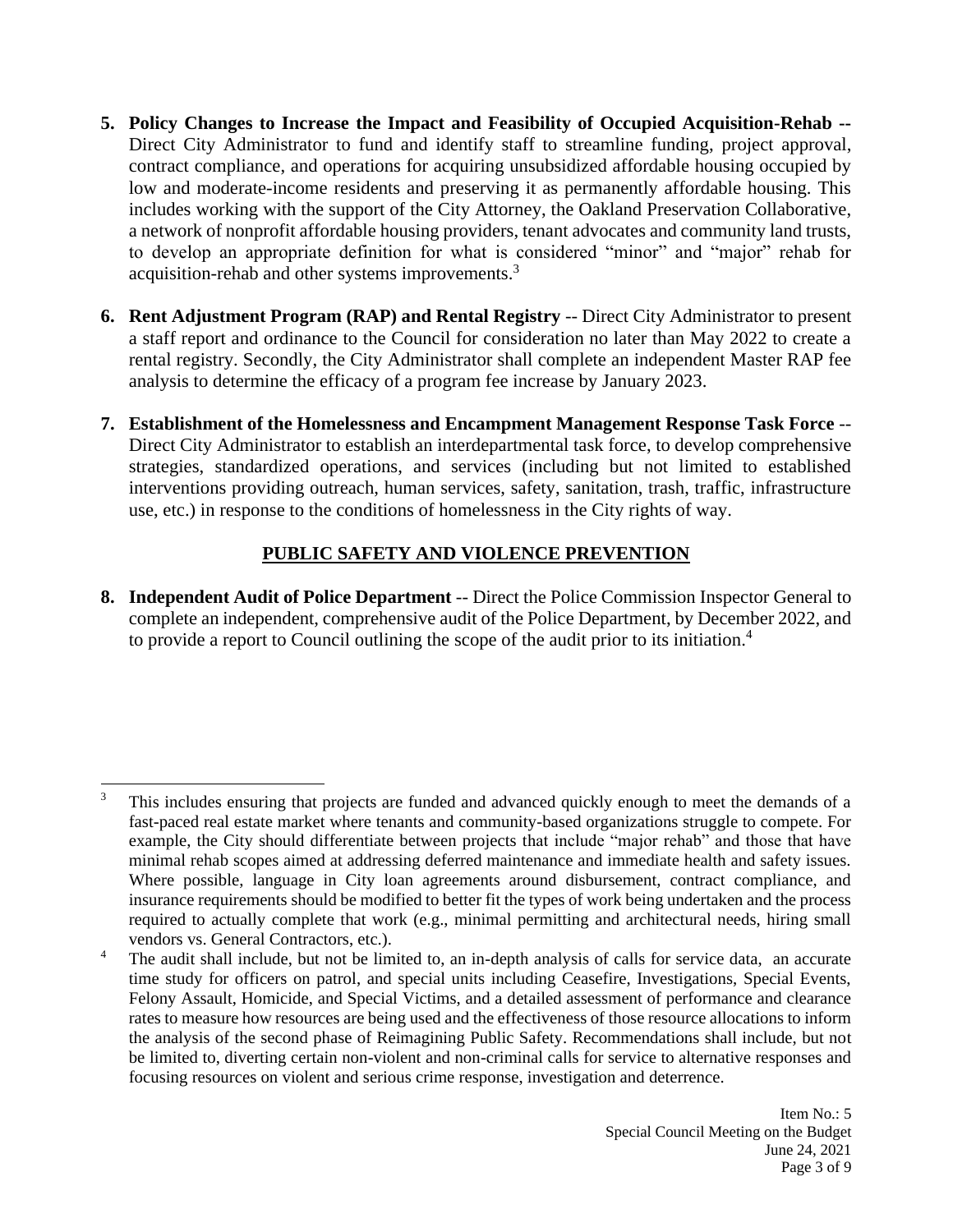**9. Police Department Calls for Service** -- Direct City Administrator to present recommendations and a work plan for Council consideration by April 2022 for the additional transfer of certain categories of non-violent, non-criminal calls for service from the Police Department<sup>5</sup> to alternative first responders, including the Fire Department, Departments of Transportation, Violence Prevention, Public Works, etc., for effectuation by July 2022. For the Dept. of Transportation, this should include an analysis of the towing contract currently administered by the Police Department and the nine (9) traffic-related calls in the following list provided to the Reimagining Public Safety Task Force.<sup>6</sup>

| <b>Type Code</b> | <b>Description</b>                    | Category               | Count  | <b>Dispatch</b> | <b>Travel</b> | Response |
|------------------|---------------------------------------|------------------------|--------|-----------------|---------------|----------|
| 160B             | <b>VEH PARKED IN SIGNED</b>           | <b>Traffic related</b> | 664    | 64.7            | 14.9          | 79.6     |
| 162              | <b>BIG RIG PARKED IN RE</b>           | <b>Traffic related</b> | 5      | 100.5           | 13.3          | 113.8    |
| <b>261KIT</b>    | PICK UP 261 KIT                       | Crime against person   | 40     | 180.0           | 20.8          | 200.8    |
| 374              | <b>DUMP WASTE OR OFFENS</b>           | Property crime         | 11     | 108.5           | 10.2          | 118.7    |
| 415FC            | <b>415 FIRECRACKERS</b>               | <b>Disturbance</b>     | 52     | 76.6            | 5.8           | 82.4     |
| 5150             | <b>MENTALLY ILL</b>                   | <b>Mental health</b>   | 2,424  | 99.2            | 9.7           | 108.9    |
| 594              | <b>VANDALISM</b>                      | Property crime         | 262    | 111.8           | 9.4           | 121.2    |
| 601PU            | <b>PICK UP</b>                        | Juvenile               | 41     | 119.0           | 10.8          | 129.9    |
| 601R             | <b>RUNAWAY</b>                        | Juvenile               | 301    | 127.3           | 14.5          | 141.7    |
| 901              | <b>VEHICLE COLLISION/PR</b>           | Accident               | 1,085  | 92.0            | 8.9           | 100.9    |
| 905              | <b>ABANDONED</b><br><b>AUTOMOBILE</b> | Blight                 | 4      | 79.9            | 8.6           | 88.5     |
| 913TH            | <b>SUICIDE THREATS</b>                | <b>Mental health</b>   | 302    | 91.7            | 10.5          | 102.2    |
| 946              | <b>TOW REQUESTED</b>                  | <b>Miscellaneous</b>   | 73     | 91.1            | 13.1          | 104.2    |
| 955              | <b>ANIMAL-STRAYING</b>                | Animal                 | 6      | 43.9            | 9.6           | 53.5     |
| 955B             | <b>BARKING DOG</b>                    | Animal                 | 1      | 333.0           | 38.7          | 371.7    |
| 955E             | <b>ANIMAL BITE</b>                    | Animal                 | 14     | 48.4            | 10.4          | 58.8     |
| 955F             | <b>INJURIED ANIMAL</b>                | Animal                 | 6      | 40.4            | 14.0          | 54.4     |
| 968              | <b>DEAD ANIMAL PICK UP</b>            | Animal                 | 4      | 30.1            | 11.3          | 41.4     |
| 970              | <b>AUTO IMPROPERLY PARK</b>           | <b>Traffic related</b> | 156    | 143.5           | 11.0          | 154.5    |
| 970A             | <b>VEHICLE PARKED ON SI</b>           | <b>Traffic related</b> | 200    | 157.1           | 10.3          | 167.4    |
| 970B             | <b>AUTO BLOCKING DRIVEW</b>           | <b>Traffic related</b> | 2,499  | 140.0           | 12.4          | 152.4    |
| 970C             | <b>AUTO IN RESTRICED ZO</b>           | <b>Traffic related</b> | 249    | 141.9           | 12.4          | 154.3    |
| 973              | <b>TRAFFIC CONTROL POST</b>           | <b>Traffic related</b> | 38     | 30.9            | 12.9          | 43.8     |
| <b>ACU</b>       | <b>ANIMAL CONTROL UNIT</b>            | Animal                 | 11     | 39.0            | 11.6          | 50.6     |
| <b>CRSARM</b>    | <b>CROSSING ARMS DOWN</b>             | <b>Traffic related</b> | 3      | 42.0            | 22.7          | 64.6     |
| <b>ENCMP</b>     | <b>HOMELESS ENCAMPMENT</b>            | Assist citizen         | 271    | 132.7           | 10.4          | 143.0    |
| <b>EVAL</b>      | <b>EVALUATION</b>                     | Mental health          | 1,419  | 123.4           | 9.6           | 133.0    |
| <b>FNDPRO</b>    | <b>FOUND PROPERTY</b>                 | <b>General inquiry</b> | 210    | 177.0           | 12.7          | 189.7    |
| <b>LPROP</b>     | <b>LOST PROPERY</b>                   | General inquiry        |        | 0.2             | 5.0           | 5.2      |
| <b>SIGNAL</b>    | SIGNALS-MALFUNCTIONI                  | <b>Traffic related</b> | 28     | 46.6            | 9.5           | 56.1     |
| <b>TEC</b>       | <b>TEC CALL</b>                       | <b>Miscellaneous</b>   | 59     | 176.7           | 24.9          | 201.5    |
| <b>Total</b>     |                                       |                        | 10,449 | 115.4           | 11.1          | 126.5    |

#### TABLE 36: Average Response Time Components for Alternative Response Calls, by Description and Category

<sup>&</sup>lt;sup>5</sup> Nonviolent, non-criminal calls for service make up approximately 75% of calls for service to the Police Department.

<sup>6</sup> "Police Data Analysis Report, Oakland California," Center for Public Safety Management, LLC; Oakland Reimagining Public Safety Task Force, available at [https://www.oaklandca.gov/documents/calls-for-service.](https://www.oaklandca.gov/documents/calls-for-service)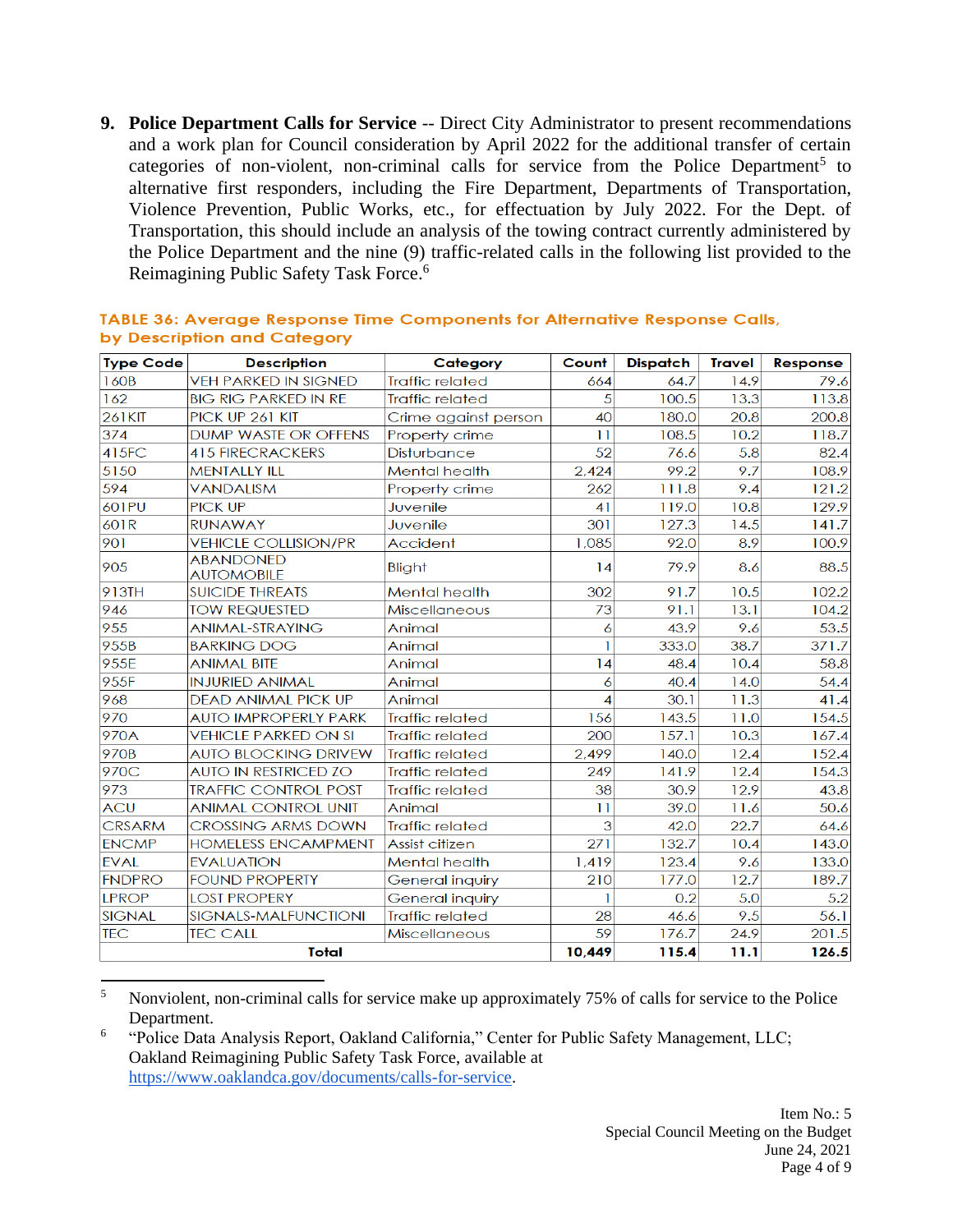**10. Police Department Academies** -- Receive an informational report by October 2021 including, but not limited to, demographics, graduation rates, retention rates, outreach efforts, and recommendations for improvement to address the 44.7% completion rate of the Police Department Academies. This may include Recommendation 37 from the Reimagining Public Safety Task Force, which creates a collaborative and multidisciplinary approach to crisis response using cross functional teams.

| Academy                    |    | Academy Recruits at Start   Academy Recruits Graduated   Completed FTO |      |
|----------------------------|----|------------------------------------------------------------------------|------|
| 180th Academy              | 34 | 22                                                                     | 16   |
| 181st Academy              | 33 | 25                                                                     | 15   |
| 182nd Academy              | 39 | 23                                                                     | 14   |
| 183rd Academy              | 43 | 28                                                                     | 24   |
| 184th Academy              | 42 | 23                                                                     | 17   |
| 185th Academy*             | 39 | 23                                                                     | TBD* |
| <b>Average Per Academy</b> | 38 | 24                                                                     | 17   |

- **11. Second Phase of Reimagining Public Safety to Include Restructuring of Police Department to Focus on Serious and Violent Crime** -- Direct City Administrator to return to Council by January 2022 for direction on a scope of services and contract approval for an independent consultant to conduct a study and provide a report on restructuring Oakland Police Department to include analysis of the Police Department to focus on serious and violent crime by operationalizing the shifting of resources from enforcement and punishment to prevention, wellness and alternative responses for integration in the fiscal year 2023-2025 budget. This includes raising additional private funds if needed. The study shall include input from community stakeholders that is transparent and trauma-informed and take into account the Council's following priorities, providing a report to Council outlining the scope of the study prior to its initiation.
- **11a. Increase Capacity to Investigate and Solve Crimes and Produce Higher Clearance Rates on Homicides, Missing Persons, and Other Serious Crimes by Restructuring Investigations Units** -- Analyze possible increase in civilian personnel assigned to investigations and other specialized units (including possible new classifications) and concomitant decrease in assigned sworn officers in the following units/positions for greater effectiveness and cost savings:
	- Evidence Unit
	- Property Evidence Specialist Unit
	- Sex Registrants and ID Section
	- Patrol Desk in the Police Administration Building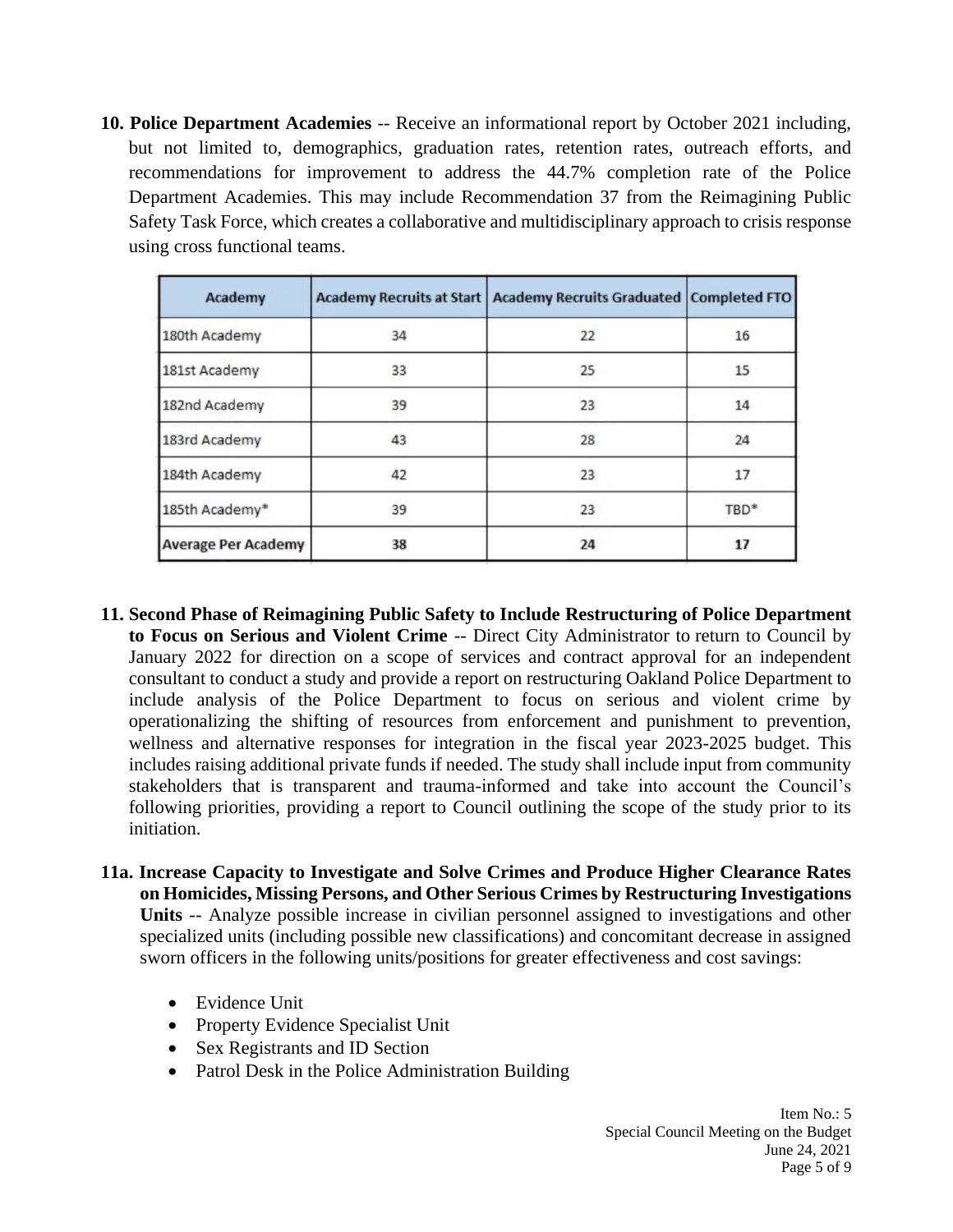- Patrol Desk at the Eastmont Substation
- Supervision of the Homeless Outreach Unit
- Internal Affairs Division
- Transportation Lot
- 911 Call Center
- Traffic Enforcement
- **11b. Remove Low Level and Non-Violent Calls for Service from the Police Department** -- Provide detailed analysis and recommendations for operationalizing the removal of low-level, non-violent calls for service from the Police Department's responsibilities and options for an alternative response. Low-level, non-violent calls for service include what the Police Department classifies as "Administrative, Animal-related, Homeless, Mental Health, Noiserelated, Ambulance Requested, and Other."<sup>7</sup>
- **12. Significantly Stand Up MACRO As An Effective Alternate Response System as First Responders to Non-Violent Calls for Service** -- Prioritize available state and other funding for alternative response systems, including funding through Assembly Bill 988, which creates a new three-digit phone line for suicide prevention and immediate, localized emergency response for individuals in mental health crisis by trained mental health professionals, as well as available federal matching, the CRISIS Act funding for community based organizations, and in partnership with Alameda County.
- **12a**. **Advisory Board for MACRO --** Direct City Administrator to ensure meaningful, ongoing community participation in the development and implementation of MACRO, including participation with the MACRO Advisory Board described in Resolution 88553 C.M.S., that will serve as an advisory partner to the Oakland Fire Department in developing the MACRO civilian crisis response.
- **13. Department of Violence Prevention (DVP) Alternative Safety Plan and Community Violence Prevention Infrastructure** -- Direct City Administrator to return to Council with recommendations for an RFQ by October 30, 2021 with a proposed set of strategies and spending plan for the additional funds allocated to the DVP through this Budget that is sustainable for the 3 year spending cycle.<sup>8</sup>

<sup>7</sup> See Police Data Analysis Report, Oakland CA by Center for Public Safety Management LLC [\(https://cao-](https://cao-94612.s3.amazonaws.com/documents/CPSM-Oakland-CFS-Report-Dec-2020.pdf)[94612.s3.amazonaws.com/documents/CPSM-Oakland-CFS-Report-Dec-2020.pdf\)](https://cao-94612.s3.amazonaws.com/documents/CPSM-Oakland-CFS-Report-Dec-2020.pdf) Include a transition plan for certain traffic enforcement responsibilities from the Police Department to the Department of Transportation.

<sup>&</sup>lt;sup>8</sup> DVP is already scheduled to present its plan to the Public Safety Committee on July 13, 2021. The plan shall work towards creating a community safety presence at scale and include identification of neighborhoods and business districts to focus on, Fund balance at the end of each fiscal year shall remain in DVP for spending in the next year.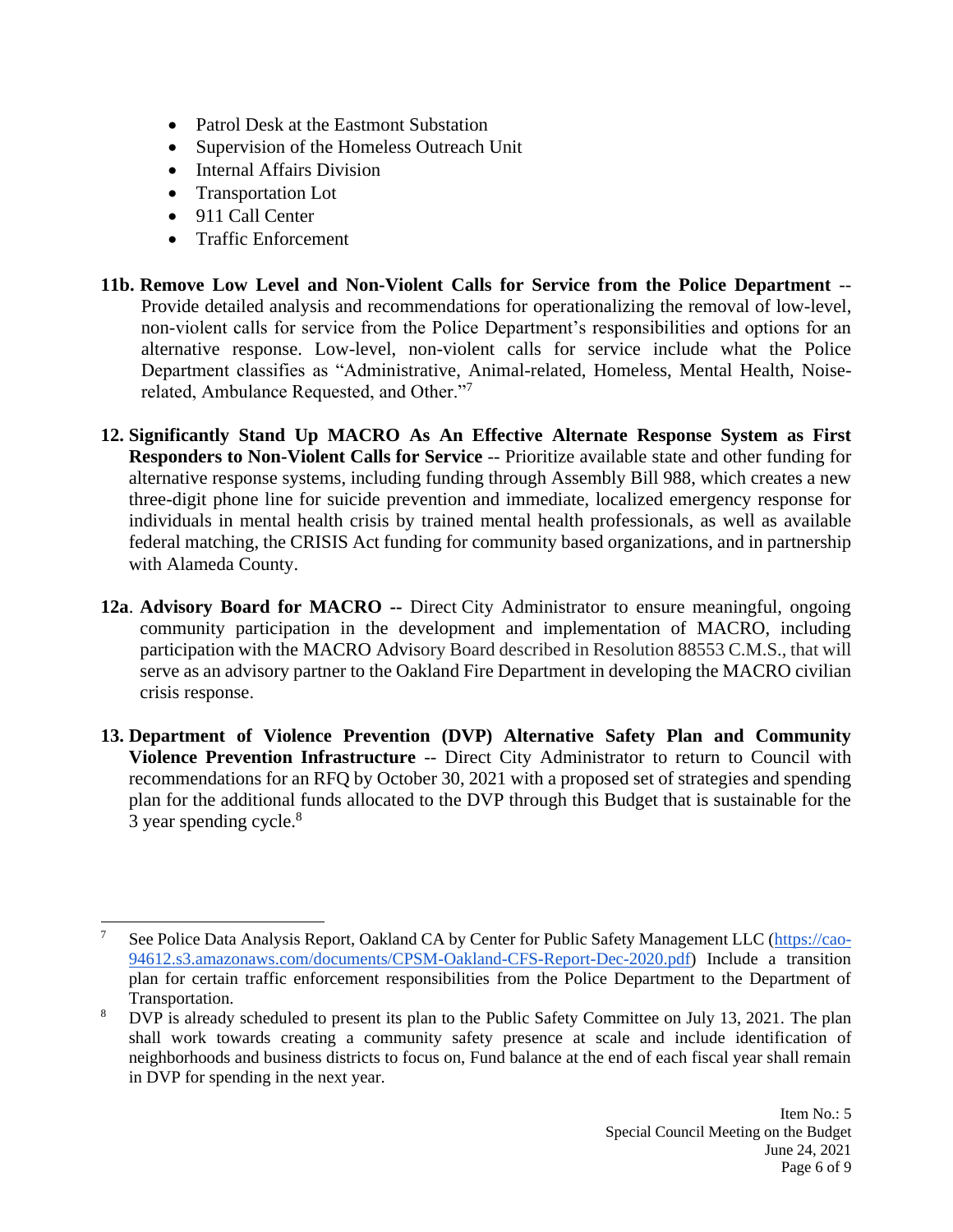- **14. Internal Affairs** -- Direct City Administrator to analyze options and timeline for moving most or all of the responsibilities of the Internal Affairs Division to the Community Police Review Agency (CPRA).
- **15. Crime Prevention Through Environmental Design (CPTED)** -- Direct City Administrator to prioritize implementation of recommendations from CPTED analysis, particularly in flatlands neighborhoods, business corridors and beats with high rates of serious and violent crimes, and provide an informational report to Council by December 2021 on these efforts. This is in alignment with Recommendations #78 and #79 from the Reimagining Public Safety Task Force. This includes improved lighting, traffic calming and other environmental design. Where these measures would help deter crime and promote community safety, they should be expedited. Examples of CPTED and traffic calming measures to analyze include but are not limited to: (D7) intersection of 101st Ave and International Blvd and (D2) E 15th St between 15th Ave and 23rd Ave where human trafficking occurs.
- **16. CERT/Emergency Preparedness** -- Direct City Administrator to conduct extensive outreach and recruitment to residents in underrepresented communities and areas that are at high wildfire risk for Oakland's Community Emergency Response Team (CERT) training program.
- **17. Vegetation Management/Wildfire Prevention** -- Direct City Administrator to work with City Council on preparing a Wildfire Assessment ballot measure for voter consideration to help ensure that the City of Oakland can be best prepared to reduce the risk of wildfires in our city.
- **18. Youth and Families** -- Direct City Administrator to conduct an analysis and provide feasible options and timeline for the creation of a department dedicated to youth and families in a proposal for Council consideration by April 2023 that moves youth-focused funding primarily from the Police Department and Human Services Department, that aligns the Police Department, Youth Advisory Commission, Oakland Fund for Children and Youth, and Community Youth Leadership Council, to enable effective resourcing for centering youth leadership, empowerment, and opportunities at scale.

## **GOOD JOBS AND A VIBRANT ECONOMY**

**19. Support Small Businesses with Re-Opening** -- Target Economic and Workforce Development support for facade improvements, repairs, flex streets support, including parklets, among other support, to small and disadvantaged businesses in flatland neighborhoods throughout our city with particular attention to commercial neighborhoods in the Fruitvale, Chinatown, East Oakland, and West Oakland. Include multilingual technical assistance, including Spanish, Chinese, and Vietnamese.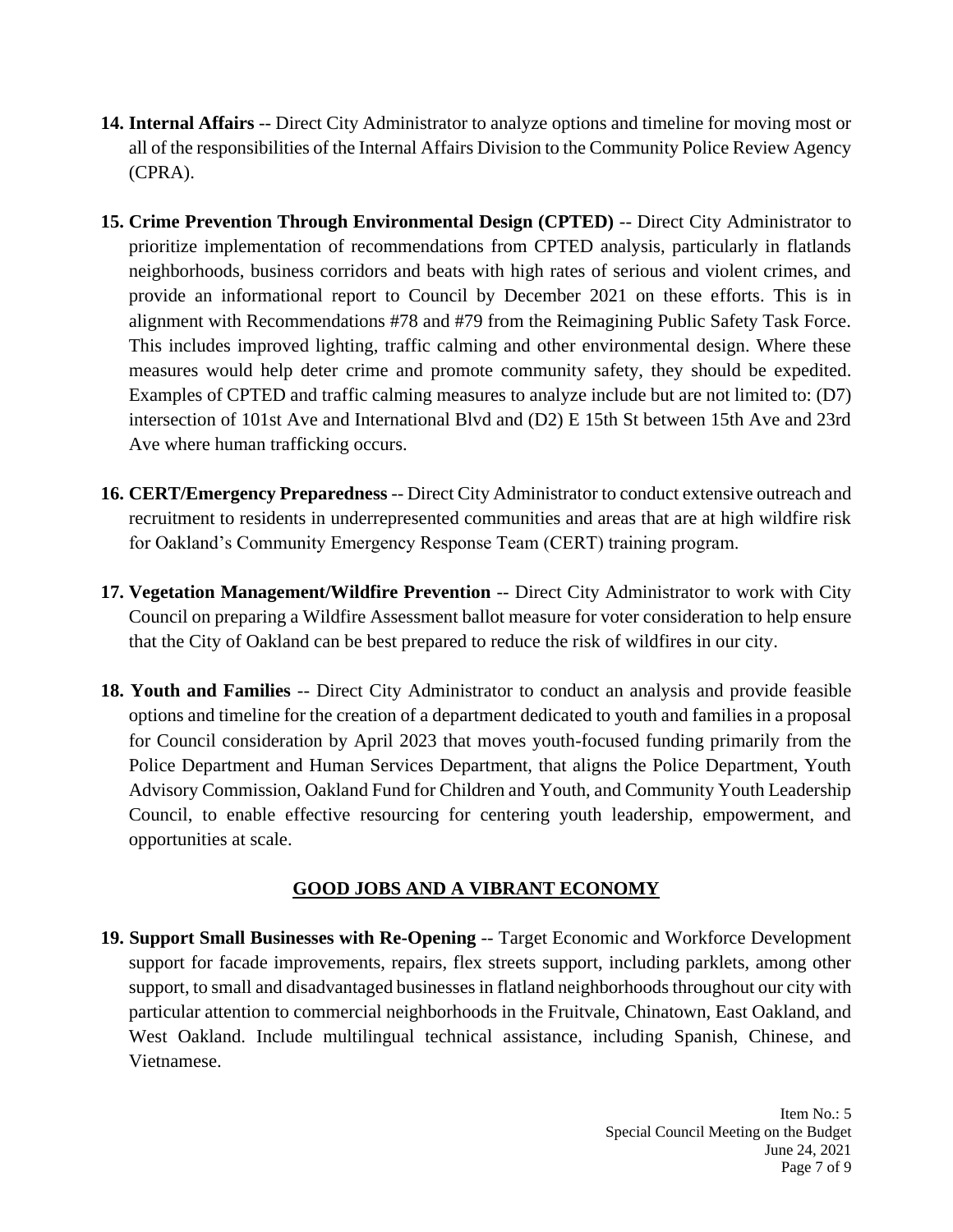- **20. Department of Workplace and Employment Standards (DWES) Staffing to Enforce Worker Protections** -- Direct City Administrator to present a staff report and resolution to Council no later than May 2022 for consideration of the creation of new classifications, or amending existing classifications in accordance with the City's Personnel Rules for submission to the Civil Service Board, for the positions tasked with enforcing the City's Minimum Wage Ordinance, Worker retention at Large-Scale Hospitality Ordinance, Hotel Minimum Wage and Working Conditions Ordinance, the Emergency Paid Sick Leave Ordinance, the Worker Retention Ordinance, Local Employment Program, 15% Apprenticeship Requirement, any other laws under the purview of the Workplace Standards Enforcement Division of DWES.
- **21. Cultural Affairs programs** -- Direct the City Administrator to return to Council with recommendations for distribution of program funds by October 31, 2021 after considering input from the Cultural Affairs Commission and consideration of Council guidance to focus on flatlands neighborhoods below 580 (including East Oakland, West Oakland, Fruitvale, Chinatown, Little Saigon/Eastlake, San Antonio, Laurel, Brookdale) with equitable distribution across Council Districts.
- **22. Parks -** Direct the City Administrator to collaborate with neighborhood community groups to maximize programming to activate and utilize parks by creating community-based partnerships at Oakland's parks and rec centers. Prior to the re-opening of the San Antonio and Brookdale Recreation Centers, the City Administrator shall secure input from community groups in the neighborhood around programming.

### **CLEAN, HEALTHY, AND SUSTAINABLE NEIGHBORHOODS**

- **23. Infrastructure Bond Ballot Measure** -- Direct City Administrator to conduct analysis and community engagement regarding a possible new Infrastructure Bond ballot measure in 2022 for public infrastructure and affordable housing.
- **24. Lead Abatement and Other Programs to Promote Healthy Homes** -- In partnership with Alameda County, invest resources into healthier communities by supporting abatement of lead, asbestos, and other negative environmental factors in homes and neighborhoods.
- **25. Lake Merritt and City Parks** -- Extend current Lake operations through November 28, 2021. Direct City Administrator to develop a plan and timeline with stakeholder input, to phase out City Department Teams and phase in Parks Ambassadors and other alternatives to address safety and community at Lake Merritt. This plan shall also include follow up from the May 25, 2021 joint meeting of the Life Enrichment Committee, Parks & Recreation Advisory Commission and